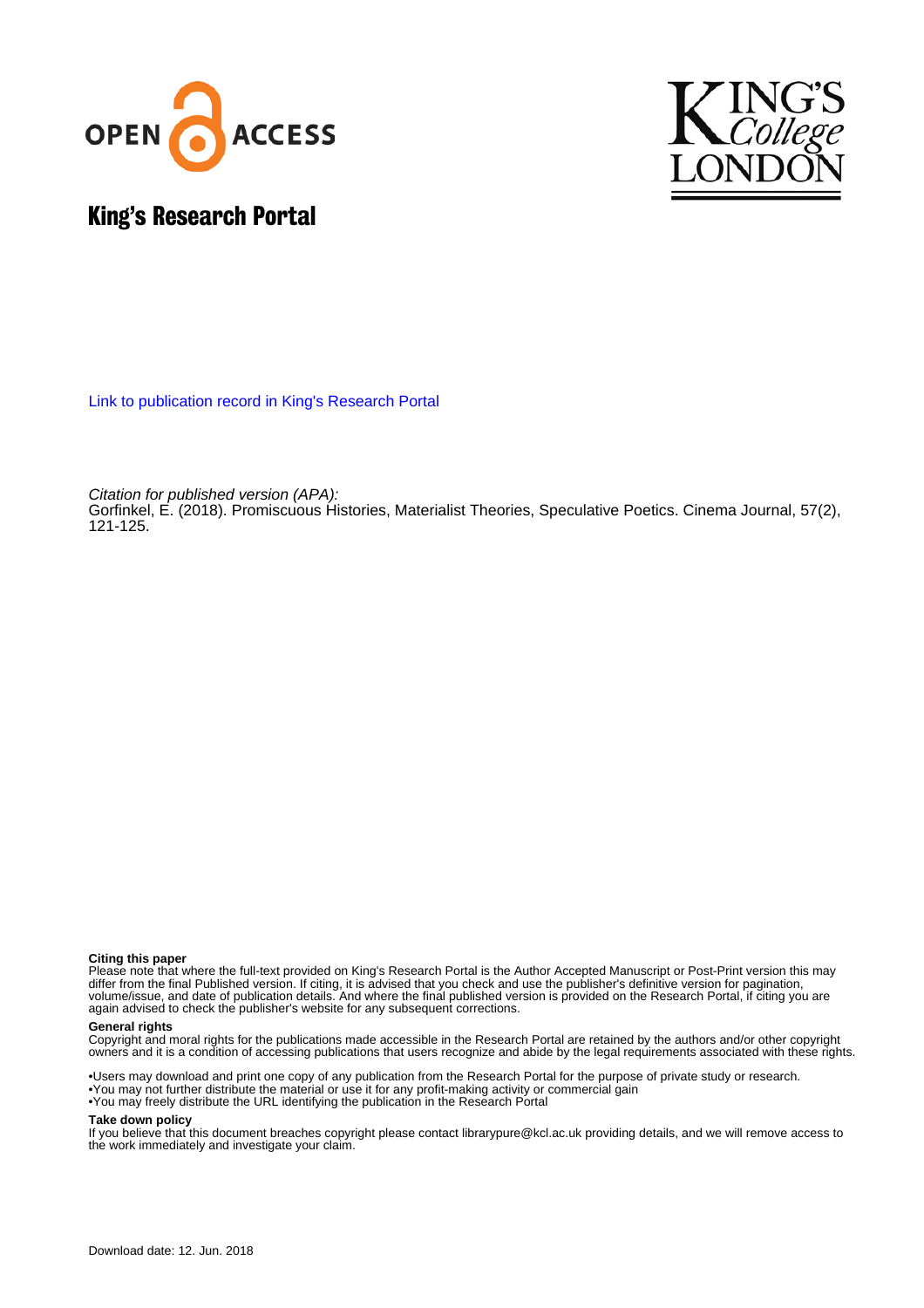I want to bring to the surface what has been a subtext so far. The reorganization of the field is likely to shuffle the philosophical bases. To disciplines organized around a media technology, from English onward, aesthetics once seemed a natural way of prioritizing inquiry. We became experts on aesthetics, and most scholarship in the twentieth century originated with a text or set of texts. But utter fragmentation of the aesthetic experience means that for the foreseeable future, ethical, moral, and epistemological inquiries must lead the field. In an age in which social interactions are too often mediated, our field is particularly well suited to generate research on social norms and values. At a time in which the intellectual class is under siege, different social factions are sources of popular knowledges that are altering our understandings of life, nature, and technology.

Although I was partly trained in aesthetics by the UT–Austin Department of Philosophy, I am happy about this move away from aesthetics. It reenergizes media studies and brings new possibilities for cross-disciplinary work. It is in this spirit that I favor big questions and substantive themes, and list among the most urgent ones those that help us expand the universe of moral subjects, as well as those that help us understand new ways of knowing the natural world and ourselves. For these inquiries, our field will find new intellectual partners in departments of science and technology, information sciences, environmental sciences, sociology, anthropology, ethnic studies, politics, and law. The mission of understanding how humans are shaped by technologically defined mediation continues, but in exciting new forms and with a renewed social and political urgency.  $\ast$ 

# Promiscuous Histories, Materialist Theories, Speculative Poetics

by ELENA GORFINKEL

hen I entered graduate school in the late 1990s, my impression<br>of the field of film studies was constituted by a set of tensions<br>and agonistic relations. The university itself seemed a field<br>of contestation, its customs of hen I entered graduate school in the late 1990s, my impression of the field of film studies was constituted by a set of tensions and agonistic relations. The university itself seemed a field of contestation, its customs of scholarship and practices of affair was one prominent flash point, a scandal that purported to be a referendum on the perceived "excesses of postmodernism" in cultural theory but in fact served as a hostile conservative reproach to younger, progressive fields, invested in cultural critique, to stay out of other disciplines' territory.<sup>1</sup> At the same time, the excitement of new

<sup>1</sup> In 1995 New York University physicist Alan Sokal perpetrated a scholarly hoax when he submitted a fake essay written in the "idiom" of postmodern theory to the cultural studies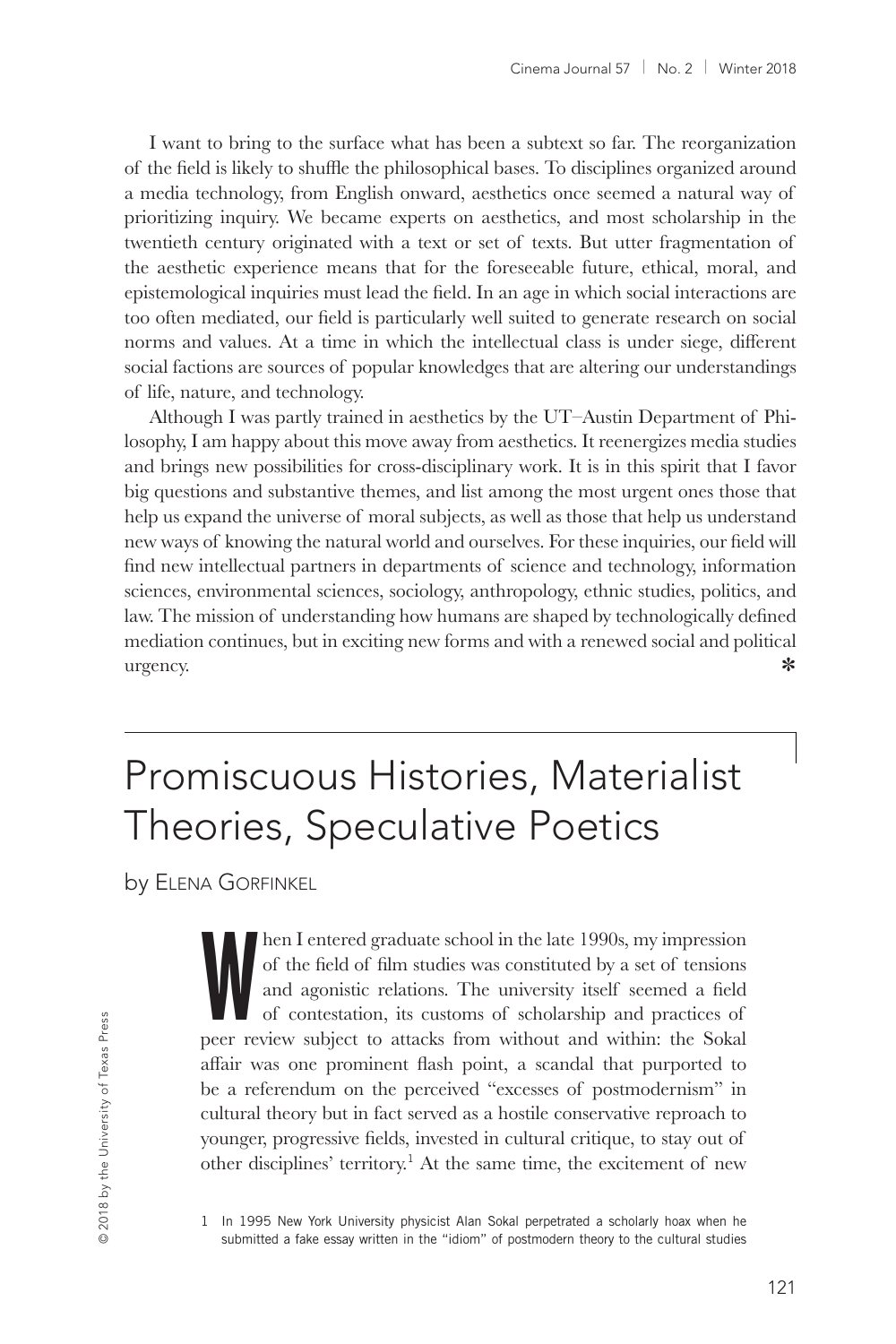developments in cultural studies, cultural theory, and critiques rooted in traditions of feminist theory, queer theory, critical race theory, and post- and decolonial histories was palpable. There was the sense that these "new" areas of politicized practice and inquiry disrupted or posed a threat to the old guard of aesthetic analysis, formalism, and close reading, not just in film studies but across the humanities. Just discovering academic life, my low-level disciplinary "aha" moment came in seeing a distinction—between the scholars who had fought for film to be considered an art form, via historical poetics, aesthetic history, or other modes, and the sometimes inchoate interdisciplinarity and prioritization of social relations posed by "cultural studies." Needing a heuristic, I posed the following questions to scholars I read and to the work of my peers: "Are they interested in film texts, or in people? In what film texts do, or in what people do?" A baldly schematic distinction, no doubt, and one I often asked of myself—at the time, I invariably fell on the side of "people." A naïve binary, it allowed me to make sense of what the field of film studies was arguing about, against, and for. Does one align with texts, collocated as form, close reading, aesthetics, pattern recognition, the artwork, the film object, cognitive structures, or with people, human subjects, resonant with desire, fantasy, spectatorship, process, labor and its failures, collectivity, the subjective?

It is odd that I drew a line in the sand in that moment, not around an opposition between theory and history—a much-discussed node of debate and contention, then as now—but around a nonhuman and human distinction, a differentiation between object and subject, between form and culture, between a notion of aesthetic autonomy and collective constitution, between the world within the film, made by it, and the world that made the film. Such a preposterous distinction with its obvious flattening and false equivalences seems to me now embarrassingly facile, especially in the presumption that form can ever be quarantined from the labor of its own making or exist outside of politics. Yet however spurious this distinction, it expressed the stakes and hazards of entering a comparably young field, one that contended from its outset with the constant diffusion of screen cultures and moving-image formations beyond its borders. It also reflected a set of anxieties circulating then around the nature of the object of our study and the creeping influence of new knowledge formations and different methodologies. In a state-of-the-field published in these pages in 2004, Jon Lewis, writing on the SCMS at fifty years old, suggested that "losing cinema to cultural studies was inevitable. In the long run (to extinction), taking on such a flexible partner as cultural studies may not, for those of us bound to film in film studies, be such a bad deal."<sup>2</sup> The "long run to extinction" may have become rather shorter in this contemporary moment, in which we have edged into global economic, humanitarian, and ecological crises in a new, terrifying, authoritarian political regime.

I came to film studies with an interest in feminist film theory and the cultural politics of the visual, and cinema as a chosen medium was to me frankly an alluring vehicle for

journal *Social Text*; the article explored the "constructed" nature of quantum gravity. It was published in the "Science Wars" issue; at the time the journal did not have an external peer-review process, and the journal's editorial board took it on faith that the physicist was writing the essay sincerely. Sokal, "Transgressing the Boundaries: Toward a Transformative Hermeneutics of Quantum Gravity," *Social Text* 46–47 (1996): 217–252.

<sup>2</sup> Jon Lewis, "Parting Glances," *Cinema Journal* 43, no. 3 (2004): 99.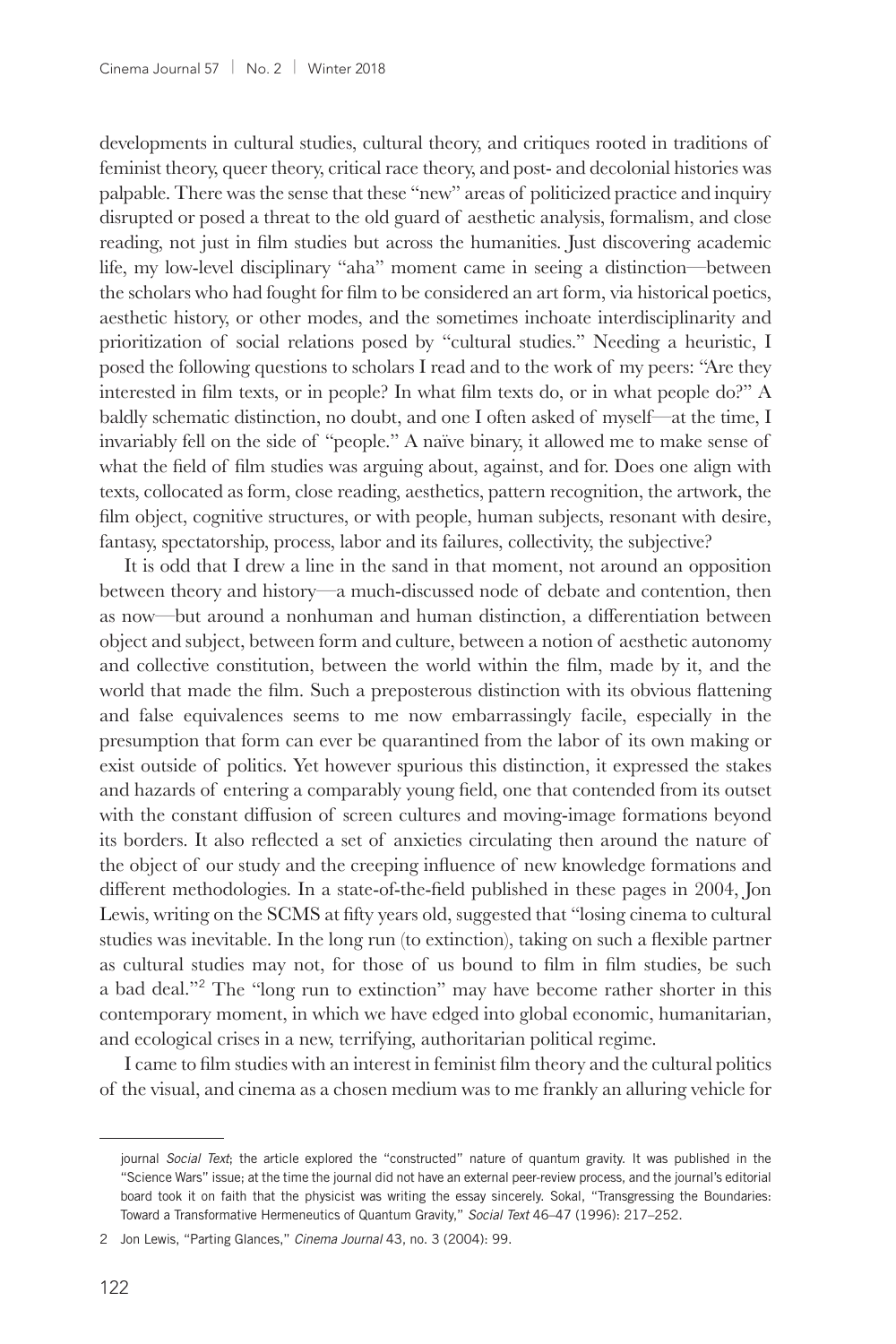the questions I was most keen on asking: What were sexuality, desire, fantasy? How did taste operate? What might an aesthetic of transgression look like? (Transgression was the sought-after contingency and resistance of the 1990s.) The sense of the splintering or the diversification (whichever way you read it) into so many subfields and the diffraction of moving-image objects and platforms for viewing was not yet in the state of dispersion we see today, although television had long forced the question. But the tension between cultural theory and formalism was prominent, as was the historical turn and the impact of the "post-theory" debates, in which varied forms of empiricism cast a long, aspersive shadow on the now-suspect Theory with a capital "T." If the field was defined through a shared object—celluloid film—and shared conversations as constituted via different constellations of film theory, we could ask what has happened to the fate of Theory (and practices of theorizing) in the interim?

Although the object of film and media has expanded radically beyond the interrogation of such impossible allegiances (e.g., "which side are you *on*, which media object are you *for*?") to consider very sophisticated modes, methods, and epistemic frames, we are still left with the sense of an overwhelming, incoherent field, no longer organized by methods or objects. The field still has the general orientation and identification of those who "do" theory and those who "do" history, and indeed job-hiring categories and the way academic positions are allocated still bear this out. But the field holds complicated constellations of research practices that track not only the processes and behavior of humans but also nonhuman technologies, networks, ecologies, and economies.

Cinema and media studies today flouts any pious oppositions of form and culture and navigates questions of circulation, infrastructure, algorithms, labor cultures, technologies, and itineraries, in terms of their patterns and social forms, as well as considering the ontologies, ecologies, and embedded philosophies of cinema and media objects in relation to the social. Beyond the consideration of the "what" of cinema, its ontological constitution as medium, the field is pursuing the "how" and the "where" of the moving image and screen practices, focusing on processes, patterns, locations, rather than manifest content or representation. One arena for such exploration is the thinking through of questions of cinematic relocation (Francesco Casetti) or diffraction—for example, in new accounts of film and media circulation, histories and theories of exhibition, and media archaeologies (Charles Acland, Peter Alilunas, Erika Balsom, Lucas Hilderbrand, Ramon Lobato, Joshua Neves, Jussi Parikka). Another development is the resiting of ontology in other zones of textuality and texture, in film philosophy and phenomenology, and in accounts of synesthesia and intermediality ( Jennifer Barker, Robin Curtis, Brigitte Peucker, Scott Richmond, Saige Walton, Jennifer Wild).

Form and content have clearly shifted in emphasis, if not also in meaning, as new formalisms have emerged that consider the deep structures of the image in historical, economic, and ideological registers. Some of the most powerful recent critiques of cinema's place in economies of exploitation and expropriation are grounded in deeply, inventively formalist modes of reading, for example in Alessandra Raengo's account of blackness, visual culture, and ontology, and in Nadia Bozak's consideration of the ecological exhaustion that undergirds cinema's spatial and temporal extensiveness. While the axis of representation and identity has remained incontrovertibly central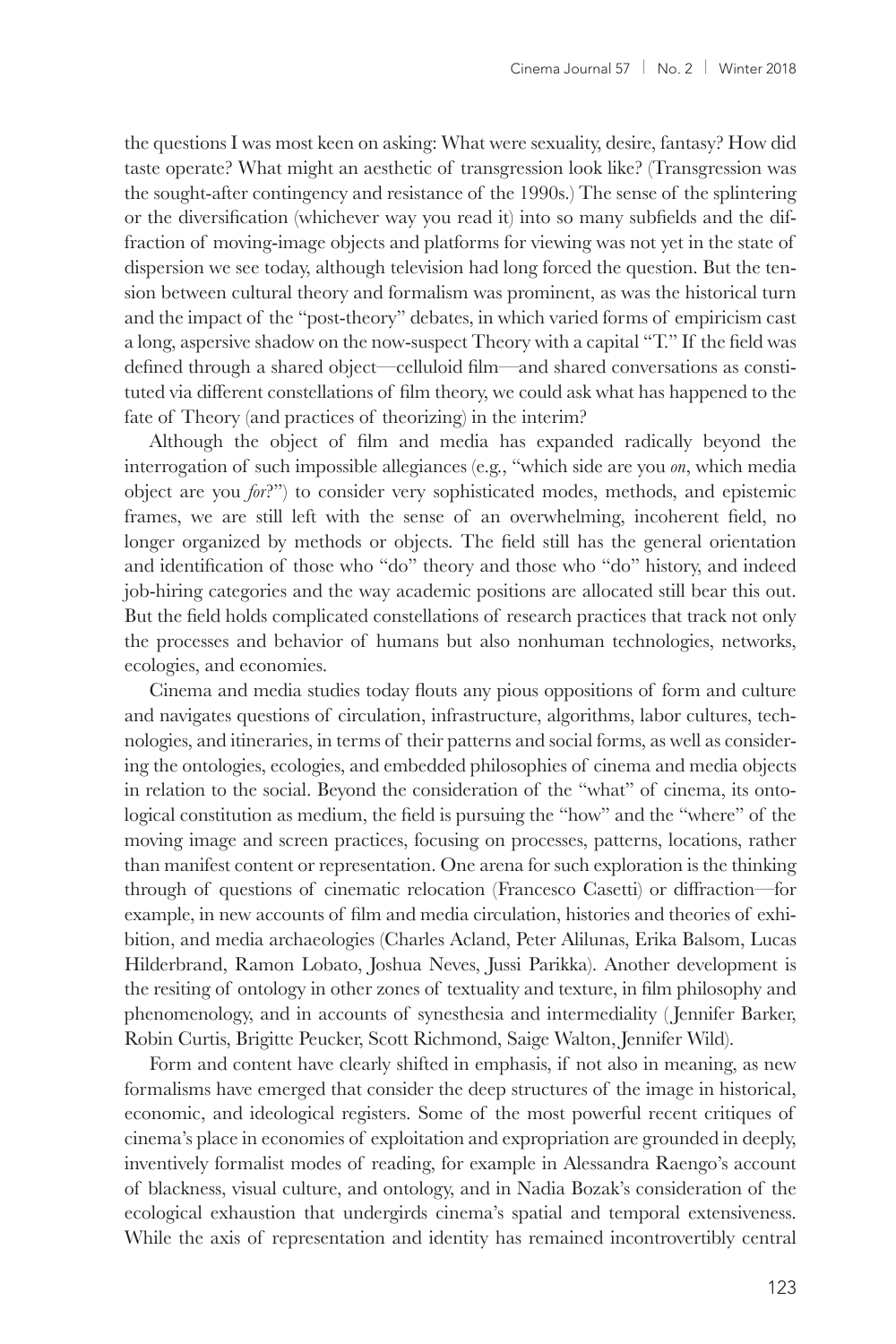to film and media studies, a countervailing tendency indicates a movement away from the privileging of representation as a field of analysis, akin to the sense articulated in Nigel Thrift's notion of nonrepresentational theory and emblematic in the ascendance of affect theory, among other developments in the humanities.<sup>3</sup>

At the bleeding edge of new conjunctions of film studies and theory, politics and ontology are a troubled, if heady, mix, as the seeking of stable ground from which to theorize continually recedes and shifts. One could contend that the seeking of certitude or an essence of film and media in new philosophical inquiries and in the resurgence of ontology comes at least partly as a symptom of a repressed or circumvented problem of politics as the terrain of individual agents, political will, and agency. It also radiates from a rejection of psychoanalysis as one definitive method of understanding the human subject and forms of self and psyche, intention and motivation—a psychoanalytic frame that so organized the "grand theory" tradition of feminist film studies and apparatus theory in the 1970s and 1980s. We have today given ourselves over to the temporality of the network, the algorithm, and unyielding connectivity, which entails desubjectivation in perniciously troubling, if sometimes also seductive, ways.

In contrast to the guiding hold subjectivity had on film theory throughout the 1990s, we can also see a ceding of space to the question of objects, inflected by developments in media theory and histories of specific technologies. Considering the medium as object, the media object as a shifting and mutating form, has been displaced by new processes, practices, and methods but also relocated into what I see as conceptual objects, or allegorical-theoretical tropes—ideas that frame or allegorize, like core samples across very different types of investigation. In this vein, we might think about the varied books and edited collections that have organized many theoretical conversations and recalibrations in the field, ones that circulate around space, time, movement, animation, light, format, platform, scale, and mapping, as well as stillness and slowness (Sean Cubitt, Akira Mizuta Lippit, Mary Ann Doane, Laura Mulvey, Bliss Cua Lim, Song Hwee Lim, Jean Ma, Karen Redrobe, Lisa Parks). The spatial turn led to the temporal turn that has of late led to an infrastructural and ontological re-turn, a flipping of emphasis in which cultural, economic, and technological modes give form and metaphorical valence to abstract apparatuses. Theorizing happens through the material specificity of chosen archives and emerges from the textuality of given film texts and constellations of practices, regional specificities, and global modes of circulation, clearly lessons learned in and through the emergence of new historicism as well as materialist, cultural, and ethnographic approaches to media. There are also new modes of allegorical methodology in which theoretical claims are anchored to concrete texts and objects and made to figure larger developments in moving-image culture (Caetlin Benson-Allott, J. D. Connor). Cinephilia, the amatory relation to film form and film feeling, and cinephile-inflected criticism have also migrated into the film object itself, as videographic criticism inhabits and recasts the film text from within through forms of filmed film criticism, aided by digital technologies and modes of capture (Catherine Grant, Christian Keathley, Adrian Martin).

<sup>3</sup> Nigel Thrift, *Non-Representational Theory: Space, Politics, Affect* (New York: Routledge, 2008).